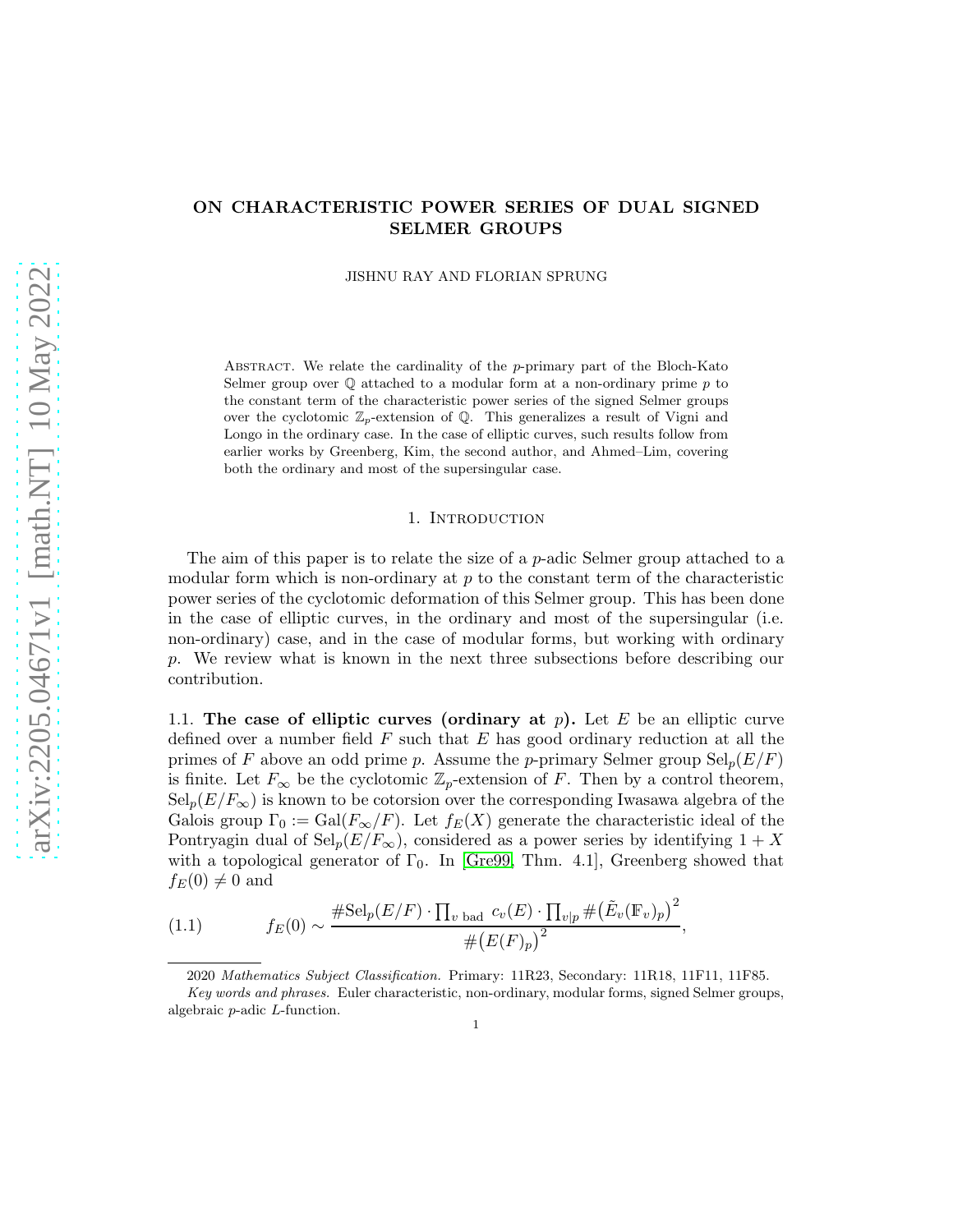where the symbol  $\sim$  means that the two quantities differ by a p-adic unit. Here  $c_v(E)$  is the Tamagawa number of E at a prime v of bad reduction,  $\mathbb{F}_v$  is the residue field of F at v,  $\tilde{E}_v(\mathbb{F}_v)_p$  is the p-torsion of the group of  $\mathbb{F}_v$ -rational points of the reduction  $\tilde{E}_v$  of E at v and  $E(F)_p$  is the p-torsion subgroup of the Mordell-Weil group  $E(F)$ .

The product of quantities in [\(1.1\)](#page-0-0) can be reinterpreted as an Euler characteristic, so that

$$
f_E(0) \sim \chi(\Gamma_0, \text{Sel}_p(E/F_\infty));
$$

see [\[Gre99,](#page-12-0) Lemma 4.2] both for the statement and the definition of  $\chi(\Gamma_0, \text{Sel}_p(E/F_\infty))$ .

1.2. The case of elliptic curves (supersingular and mixed reduction). In the supersingular case, the classical Selmer group  $\text{Sel}_p(E/F_\infty)$  is not cotorsion. However, there are remedies. Denote by  $S_p$  the primes of F above p. Suppose for the moment that for each  $v \in S_p$ ,  $a_v = 1 + p - \# \tilde{E}_v(\mathbb{F}_p) = 0$ , i.e. we are in a subcase of supersingular reduction. Kobayashi constructed signed (plus/minus) Selmer groups  $\text{Sel}_{p}^{\pm}(E/F_{\infty})$ , and proved that when  $F = \mathbb{Q}$ , they are cotorsion over the corresponding Iwasawa algebra [\[Kob03\]](#page-12-1). Suppose  $p$  splits completely in  $F$  and is totally ramified in  $F_{\infty}$ . The signed Selmer groups  $\text{Sel}_{p}^{\pm}(E/F_{\infty})$  are conjectured to be cotorsion over the Iwasawa algebra of  $\Gamma_0$ . When this is the case, let  $f^{\pm}$  be generators of the characteristic power series of their Pontryagin duals.

When  $\text{Sel}_p(E/F)$  is finite, one can use a control theorem to prove  $\text{Sel}_p^{\pm}(E/F_{\infty})$ are cotorsion. Kim then showed that

$$
f^{\pm}(0) \sim \# \mathrm{Sel}_p(E/F) \cdot \prod_{\ell} c_{\ell}.
$$

Here  $\ell$  runs over every prime and the Tamagawa factor  $c_{\ell} = [E(\mathbb{Q}_{\ell}) : E^0(\mathbb{Q}_{\ell})]$ . See [\[Kim13,](#page-12-2) Thm. 1.2 or Corollary 3.15 and the explanations in its proof] for the above assertions.

If one drops the assumption  $a_v = 0$ , the second author has generalized Kobayashi's construction to construct a pair of chromatic Selmer groups  $\text{Sel}^{\sharp}$  and  $\text{Sel}^{\flat}$  [\[Spr12\]](#page-13-0), and given an analogous formula of Kim's, all assuming that  $F = \mathbb{Q}$ , see [\[Spr16,](#page-13-1) Lemmas 4.4, 4.5, 4.8].

Returning to the case  $a_v = 0$ , in Kim's results, the local condition appearing in the definition of  $\text{Sel}_p^+(E/F_\infty)$  is the same ("plus condition" of Kobayashi) for each v. Analogously, the local condition in  $\text{Sel}_p^-(E/F_\infty)$  is the same "minus condition" for each v. However, one may consider *mixed* signed Selmer groups, where the local conditions may be different for different  $v$ . In this case, Kim's Euler characteristic formula has been generalized by Ahmed and Lim under certain additional hypotheses (see  $|AL20, Thm. 1.1|$ ).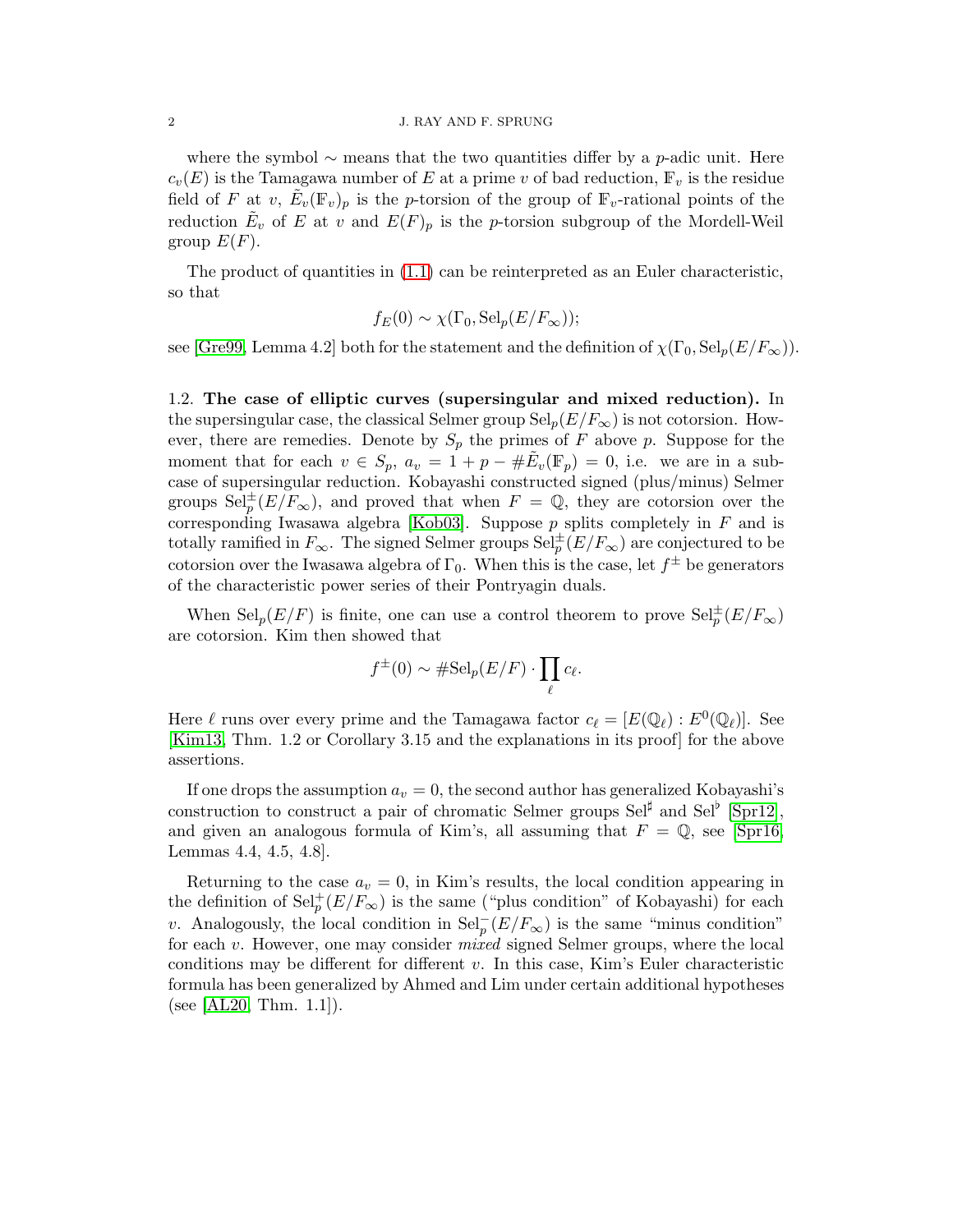1.3. The case of modular forms (ordinary at p). Suppose  $f(q) = \sum_{n \geq 1} a_n(f) q^n$ is a newform of even weight  $k \geq 4$  and level  $\Gamma_0(N)$ . Let  $\mathbb{Q}_f = \mathbb{Q}(a_n(f) \mid n \geq 1)$  be the Hecke field of f. Suppose  $p \nmid 2N$  and fix a prime p of  $\mathbb{Q}_f$  above p. Assume that  $a_p(f)$  is a p-adic unit (i.e. p is ordinary for f) and  $a_p(f) \neq 1 \pmod{p}$ . Following the notations of Longo and Vigni, we write E for the completion of  $\mathbb{Q}_f$  at p and  $\mathcal{O}_E$  for the valuation ring of E. Let V be the self-dual twist of the representation  $V_{f,\mathfrak{p}}$  of  $G_{\mathbb{Q}}$ attached to f by Deligne; hence  $V = V_{f,\mathfrak{p}}(k/2)$ . Choose a  $G_{\mathbb{Q}}$ -stable  $\mathcal{O}_E$ -lattice T of V and set  $A_f = V/T$ . Let  $\Sigma$  be a finite set of primes of Q containing p, primes dividing the level  $N$  and the archimedean prime. Suppose that the Bloch-Kato Selmer group  $\text{Sel}_{BK}(A_f/\mathbb{Q})$  is finite. Then Greenberg's Selmer group  $\text{Sel}_{Gr}(A_f/K_{\infty})$  over the cyclotomic  $\mathbb{Z}_p$ -extension  $K_{\infty}$  of  $\mathbb{Q}$  is cotorsion [\[LV21,](#page-12-4) Prop. 4.1]. The reader may consult [\[LV21,](#page-12-4) Sec. 3.4] for the definition of the Bloch-Kato and Greenberg Selmer groups. Let F be the power series generating the Pontryagin dual of  $Sel<sub>Gr</sub>(A_f/K_\infty)$ . Vigni and Longo then showed the following Euler characteristic formula (see [\[LV21,](#page-12-4) Thm. 1.1]).

<span id="page-2-0"></span>(1.2) 
$$
\#(\mathcal{O}_E/\mathcal{F}(0)\cdot\mathcal{O}_E)=\# \mathrm{Sel}_{BK}(A_f/\mathbb{Q})\cdot\prod_{v\in\Sigma,v\nmid p}c_v(A_f).
$$

Here  $c_v(A_f) := [H^1_{ur}(\mathbb{Q}_\ell, A_f) : H^1_f(\mathbb{Q}_\ell, A_f)]$  (see [\[LV21,](#page-12-4) Defn. 3.2]).

Vigni and Longo were actually able to deduce this Euler characteristic result for general ordinary representations satisfying additional hypotheses (see assumption 2.1 of [\[LV21\]](#page-12-4)).

1.4. The case of modular forms (non-ordinary at  $p$ ). This is the case missing from the literature and this is precisely what this article addresses. In this case, using the theory of Wach modules, Lei, Loeffler, and Zerbes constructed signed Selmer groups over  $K_{\infty}$  (see [\[Lei11\]](#page-12-5), [\[LLZ10\]](#page-12-6), [\[LLZ11\]](#page-12-7)). These signed Selmer groups are generally conjectured to be cotorsion and this is known to hold in a large number of cases. Many arithmetic properties of the signed Selmer groups have recently been proved by Hatley and Lei [\[HL19\]](#page-12-8). Our main goal in this article is to generalize [\(1.2\)](#page-2-0) for the characteristic power series obtained from the signed Selmer groups over  $K_{\infty}$ .

We work with infinitely many twists  $A(s)$  of  $A_f$ , where s is an integer, and consider the signed Selmer groups  $\text{Sel}_1(A(s)/K_{\infty})$  and  $\text{Sel}_2(A(s)/K_{\infty})$  (see section [2.2](#page-4-0) and the beginning of section [3](#page-7-0) for the precise definitions). When they are cotorsion, let  $f_{1,s}$  and  $f_{2,s}$  generate their Pontryagin duals. Under some mild hypotheses made in [\[HL19\]](#page-12-8) and some hypotheses on s, our main theorem is (see theorem [3.2\)](#page-8-0)

$$
\#\left(\frac{\mathcal{O}_E}{f_{i,s}(0)\mathcal{O}_E}\right) = \#\chi(\Gamma_0, \mathrm{Sel}_i(A(s)/K_\infty)) = \#\mathrm{Sel}_{\mathrm{BK}}(A(s)/\mathbb{Q}) \cdot \prod_{\ell \in \Sigma, \ell \nmid p} c_\ell(A(s)),
$$

for  $i = 1$  or  $i = 2$ , where  $c_{\ell}(A(s)) := [H^1_{\text{ur}}(\mathbb{Q}_{\ell}, A(s)) : H^1_f(\mathbb{Q}_{\ell}, A(s))]$  is the *p*-part of the *Tamagawa number* of  $A(s)$  at  $\ell$ .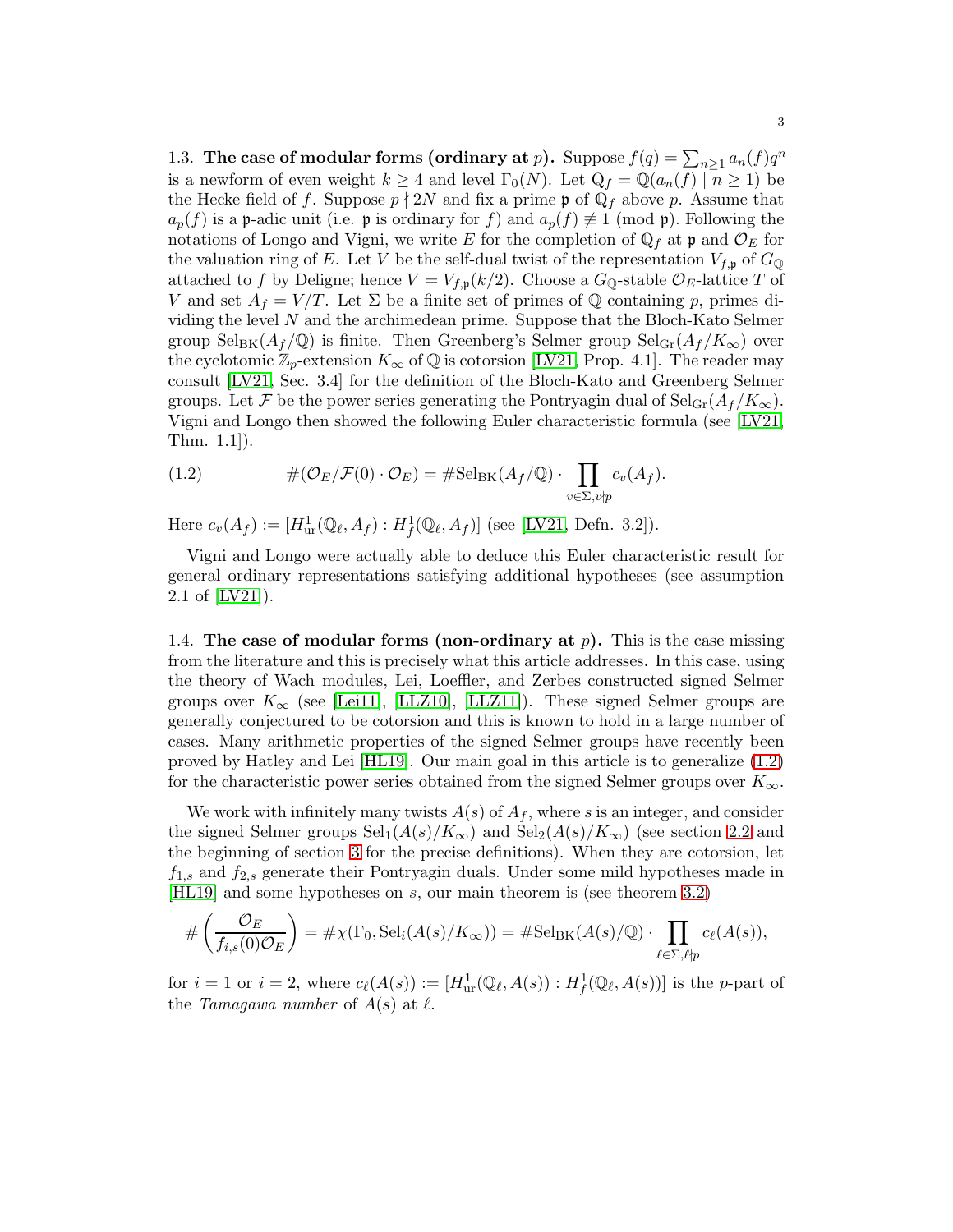One comment about the hypotheses on s: The first equality holds for all but finitely many, while for the second, we need s to be one of  $0, \dots, k-2$ .

The astute reader might have noticed that the Tamagawa numbers are over the primes not diving  $p$  in both our formula and in that of Longo–Vigni's, in contrast to the elliptic curve case. This is because only over those places the local conditions for the (signed) Selmer groups coincide with Greenberg's local conditions (and with the usual Bloch-Kato local conditions, again because we are away from  $p$ , see section [2.3\)](#page-6-0). The recent techniques of Vigni and Longo [\[LV21\]](#page-12-4) developed to deal with primes not dividing p in the ordinary case are sufficiently general to come to the rescue in our setting, the non-ordinary case, as well.

So what about the prime  $p$ ? Here, the local condition, that for the signed Selmer group  $Sel_i(A/K_\infty)$ , is defined as the Tate-local orthogonal complement of the kernel of the signed Coleman map. The arithmetic properties of such local conditions at the prime  $p$  has been extensively studied by Hatley and Lei [\[HL19\]](#page-12-8), and we develop them further to prove a "Mini-Control Lemma" (lemma [3.4\)](#page-8-1), equating local cohomology groups of the form  $H^1(\mathbb{Q}_p, -)$  to  $H^1(K_{\infty,p}, -)^{\Gamma_0}$  sitting in an exact sequence.

We use this to perform a calculation of the Euler characteristic, and are then in a position to deduce our result relating the characteristic power series of the Pontryagin dual of the signed Selmer groups with that of the cardinality of Bloch-Kato Selmer group over Q and the Tamagawa factors.

1.5. Outlook. Ponsinet obtained a similar formula for the constant terms of the characteristic power series for the dual signed Selmer groups of abelian varieties with supersingular reduction at p such that the Hodge-Tate weights lie in  $[0, 1]$  (see [\[Pon20,](#page-13-2) Corollary 2.10]), under various other additional hypotheses (see [\[Pon20,](#page-13-2) Sections 1.2 and 1.3]). Proving such a result in a more general setting is currently underway.

### Acknowledgements and dedication

We would like to thank Jeffrey Hatley, Antonio Lei and Meng-Fai Lim for answering many questions and for their comments on an earlier draft of this article. We also thank Matteo Longo and Stefano Vigni for their encouragement. The first author is supported by the Institute for Advancing Intelligence (IAI), TCG CREST. The second author is supported by a Simons grant and an NSF grant.

Sujatha started her work in Iwasawa theory by computing an Euler characteristic for abelian varieties (in a noncommutative setting) back in the year 1999 [\[CS99\]](#page-12-9). It is a pleasure to dedicate this paper to her; she introduced Iwasawa theory both to the first author of this article, and – through the two books co-authored with John Coates [\[CS06,](#page-12-10) [CS10\]](#page-12-11) – to the second author.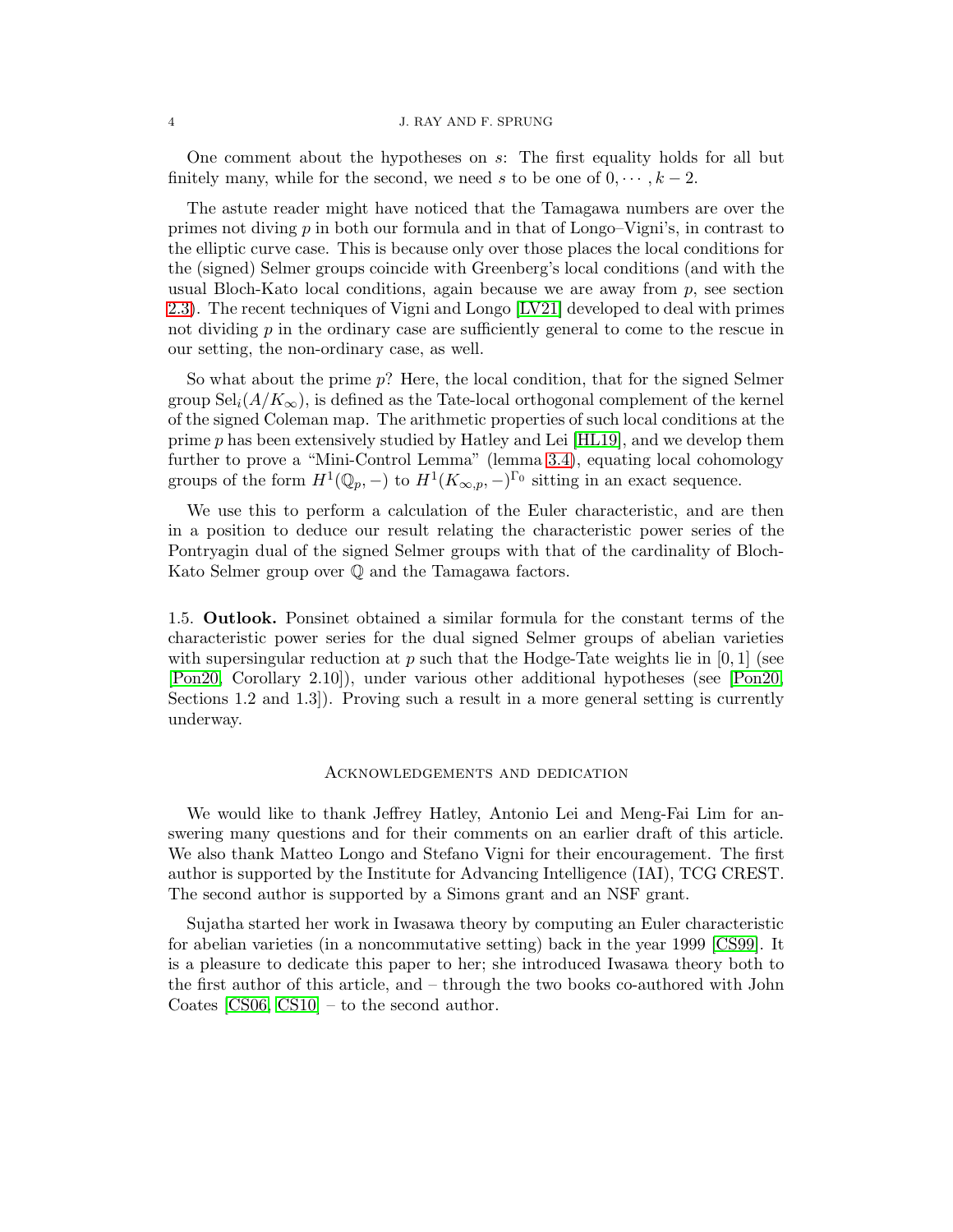### 2. Preliminaries

2.1. Notation. Several results in our paper rely on the results of [\[HL19\]](#page-12-8). In order to make it easier for the reader to jump between papers, we follow their notation (which in turn follows mostly that of  $[Gre99]$ ) as much as possible. Thus, let p be a fixed odd prime. The letter  $\ell$  also denotes a prime. Let  $\mathbb{Q}_{p,n} = \mathbb{Q}_p(\mu_{p^n}),$  $\mathbb{Q}_{\infty} = \mathbb{Q}(\mu_{p^{\infty}})$  and  $\Gamma = \text{Gal}(\mathbb{Q}_{\infty}/\mathbb{Q}) \cong \text{Gal}(\mathbb{Q}_{p}(\mu_{p^{\infty}})/\mathbb{Q}_{p}) \cong \Gamma_0 \times \Delta$ , where  $\Gamma_0 \cong \mathbb{Z}_p$ and  $\Delta \cong \mathbb{Z}/(p-1)\mathbb{Z}$ . Let  $\kappa$  and  $\omega$  be the restriction of the cyclotomic character  $\chi$ to  $\Gamma_0$  and  $\Delta$ . Then  $K_{\infty} = \mathbb{Q}^{\Delta}_{\infty}$  is the cyclotomic  $\mathbb{Z}_p$ -extension of  $\mathbb{Q}$ . In any subfield of  $\mathbb{Q}_{\infty}$ , we write p for its unique prime above p, since p is totally ramified in  $\mathbb{Q}_{\infty}$ .

Let  $f = \sum a_n(f)q^n$  be a normalized new cuspidal eigenform of even weight  $k \geq 2$ , level N and nebentypus  $\varepsilon$ . We assume that  $p \nmid N$ , f is non-ordinary at p and  $a_n(f)$  is defined over a totally real field for all n. Let E be a finite extension of  $\mathbb{Q}_p$  containing  $a_n(f)$  for all n,  $\varpi$  a uniformizer of E, and  $V_f$  the E-linear Galois representation attached to f constructed by Deligne [\[Del71\]](#page-12-12). Let  $T_f$  be the canonical  $G_{\mathbb{Q}}$ -stable  $\mathcal{O}_E$ -lattice in  $V_f$  defined by Kato [\[Kat04,](#page-12-13) Sec. 8.3]. Let  $A_f = V_f/T_f(1)$ . Note that  $V_f$  has Hodge-Tate weights  $\{0, 1 - k\}$ , where the convention is that the Hodge-Tate weight of the cyclotomic character is 1. Let  $\mathcal{T}_f$  be the Tate twist  $T_f (k-1)$  which has Hodge-Tate weights  $\{0, k-1\}.$ 

We let  $\Lambda := \mathcal{O}_E[[\Gamma_0]]$  and let  $\Lambda(\Gamma) := \mathcal{O}_E[\Delta][[X]]$ , the Iwasawa algebra of Γ. There are certain  $\Lambda(\Gamma)$ -morphisms called Coleman maps for each  $i = 1, 2$  constructed using the theory of Wach modules,

$$
\mathrm{Col}_{f,i}: H^1_{\mathrm{Iw}}(\mathbb{Q}_p,\mathcal{T}_f) \to \Lambda(\Gamma)
$$

(see e.g.[\[HL19,](#page-12-8) p. 1264 after eq. (2.1)]). Here,  $H^1_{\text{Iw}}(\mathbb{Q}_p, \mathcal{T}_f) := \varprojlim_{\Omega} H^1(\mathbb{Q}_{p,n}, \mathcal{T}_f)$ . For any finite extension  $K/\mathbb{Q}_p$  contained in  $\mathbb{Q}_{\infty,p}$ , by Tate-duality, there exists the Tate pairing

(2.1) 
$$
H^1(K, \mathcal{T}_f) \times H^1(K, A_f) \to \mathbb{Q}_p/\mathbb{Z}_p.
$$

Upon taking direct and inverse limits, we obtain a pairing

<span id="page-4-2"></span><span id="page-4-1"></span>
$$
H^1_{\mathrm{Iw}}(\mathbb{Q}_p, \mathcal{T}_f) \times H^1(\mathbb{Q}_{\infty,p}, A_f) \to \mathbb{Q}_p/\mathbb{Z}_p.
$$

Let  $H_i^1(\mathbb{Q}_{\infty,p}, A_f)$  be the orthogonal complement of ker  $\text{Col}_{f,i}$  under the above pairing. This is the local condition at  $p$  which will be used in defining the signed Selmer groups below. When v is a prime of  $\mathbb{Q}_{\infty}$  not above the prime p, the local condition is

(2.2) 
$$
H_i^1(\mathbb{Q}_{\infty,v}, A_f) := H_{un}^1(\mathbb{Q}_{\infty,v}, A_f),
$$

<span id="page-4-0"></span>which is the unramified subgroup of  $H^1(\mathbb{Q}_{\infty}, v, A_f)$ .

2.2. The signed Selmer groups. The signed Selmer groups over  $\mathbb{Q}_{\infty}$  are defined as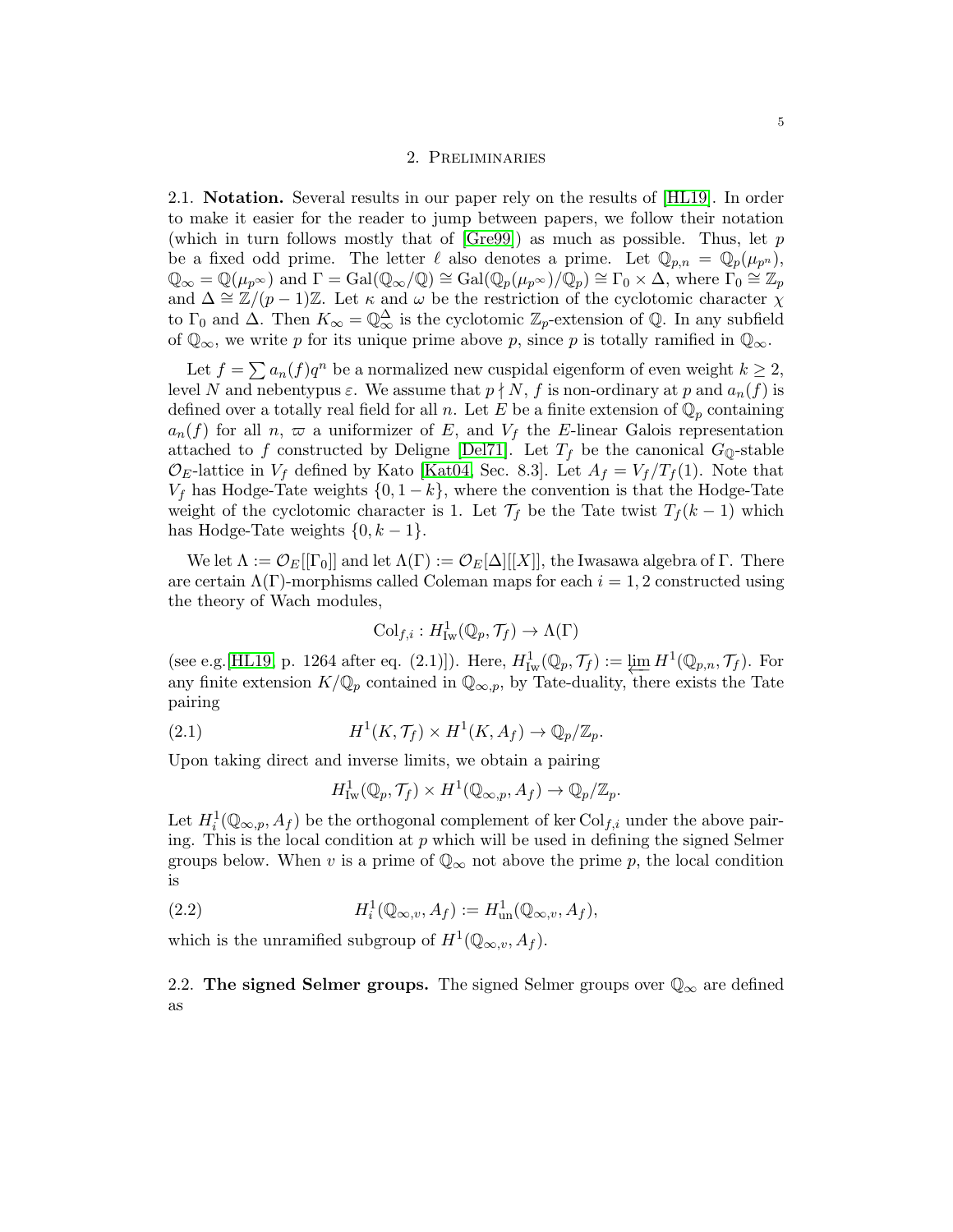$$
\mathrm{Sel}_{i}(A_{f}/\mathbb{Q}_{\infty}) = \ker \left( H^{1}(\mathbb{Q}_{\infty}, A_{f}) \to \prod_{v} H^{1}_{/i}(\mathbb{Q}_{\infty,v}, A_{f}) \right),
$$

where v runs through all the places of  $\mathbb{Q}_{\infty}$  and  $H^1_{/i}(\mathbb{Q}_{\infty,v},A_f) := \frac{H^1(\mathbb{Q}_{\infty,v},A_f)}{H^1_i(\mathbb{Q}_{\infty,v},A_f)}$ .

When K is a subfield of  $\mathbb{Q}_{\infty}$  and v is a prime of K not above p, we can define  $H_i^1(K_v, A_f)$  in the same way as in [\(2.2\)](#page-4-1). When  $v | p$ ,  $H_i^1(K_v, A_f)$  is defined as the orthogonal complement (under the Tate-pairing  $(2.1)$ ) of the image of ker Col<sub>f,i</sub> under the natural map  $H^1_{\mathrm{Iw}}(\mathbb{Q}_p, \mathcal{T}_f) \to H^1(K_v, \mathcal{T}_f)$ .

Hence the signed Selmer groups are defined as

$$
\mathrm{Sel}_{i}(A_{f}/K) := \mathrm{ker}\left(H^{1}(K, A_{f}) \to \prod_{v} H^{1}_{/i}(K_{v}, A_{f})\right).
$$

Given an integer s, let  $A_{f,s} = A_f \otimes \chi^s$ , and  $\mathcal{T}_{f,s} = \mathcal{T}_f \otimes \chi^{-s}$ . These twists commute with cohomology, so that one can define twisted the signed Selmer groups  $\text{Sel}_{i}(A_{f,s}/\mathbb{Q}_{\infty})$  and  $\text{Sel}_{i}(A_{f,s}/K)$  (cf. [\[HL19,](#page-12-8) p. 1268 before Remark 2.6]). For  $i \in \{1, 2\}$ , the signed Selmer groups over the cyclotomic  $\mathbb{Z}_p$ -extension  $K_{\infty}$  are then given by

$$
\mathrm{Sel}_{i}(A_{f,s}/K_{\infty}) \cong \mathrm{Sel}_{i}(A_{f,s}/\mathbb{Q}_{\infty})^{\Delta} \cong \mathrm{Sel}_{i}(A_{f}/\mathbb{Q}_{\infty})^{\omega^{-s}} \otimes \kappa^{s},
$$

as  $\Lambda = \mathcal{O}_E[[\Gamma_0]]$ -modules, see [\[HL19,](#page-12-8) Remark 2.6]. Here  $\text{Sel}_i(A_f/\mathbb{Q}_{\infty})^{\omega^{-s}}$  is the  $\omega^{-s}$ -isotypic component of Sel<sub>i</sub>(A<sub>f</sub>/Q<sub>∞</sub>). If  $\theta$  is a character of  $\Delta$ , then the  $\theta$ isotypic component of  $\text{Sel}_{i}(A_{f,s}/\mathbb{Q}_{\infty})$  is  $\text{Sel}_{i}(A_{f,s}/\mathbb{Q}_{\infty})^{\theta}$  and we have the following isomorphisms of Λ-modules.

$$
\mathrm{Sel}_i(A_{f,s}/\mathbb{Q}_\infty)^\theta \cong \mathrm{Sel}_i(A_f/\mathbb{Q}_\infty)^{\theta \omega^{-s}} \otimes \kappa^s \cong \mathrm{Sel}_i(A_{f,s}(\theta^{-1})/K_\infty)
$$

(See again [\[HL19,](#page-12-8) a little further down in Rem. 2.6]). We record the following hypotheses also made in [\[HL19\]](#page-12-8).

(irred): The  $G_{\mathbb{Q}}$ -representation  $T_f/\varpi T_f$  is irreducible.

(inv): For all  $m \geq 0$ ,  $A_f(m)^{G_{\mathbb{Q}_{\infty},p}} = 0$ .

(tor): For any character  $\theta$  of  $\Delta$ , the Selmer groups  $\text{Sel}_{i}(A_f/\mathbb{Q}_{\infty})^{\theta}$  are both cotorsion over  $\Lambda$  for  $i = 1, 2^1$  $i = 1, 2^1$  $i = 1, 2^1$ .

These hypotheses are known to hold in many cases. The following table gives conditions when they are satisfied with references.

<span id="page-5-0"></span><sup>&</sup>lt;sup>1</sup>In [\[HL19\]](#page-12-8), the statement is about  $\text{Sel}_{i}(A_{f,s}/\mathbb{Q}_{\infty})^{\theta}$  for any fixed integer s, which is equivalent to our hypothesis thanks to [\[HL19,](#page-12-8) Remark 2.6], noting that twisting by the cyclotomic character does not change Λ-cotorsion-ness of a module.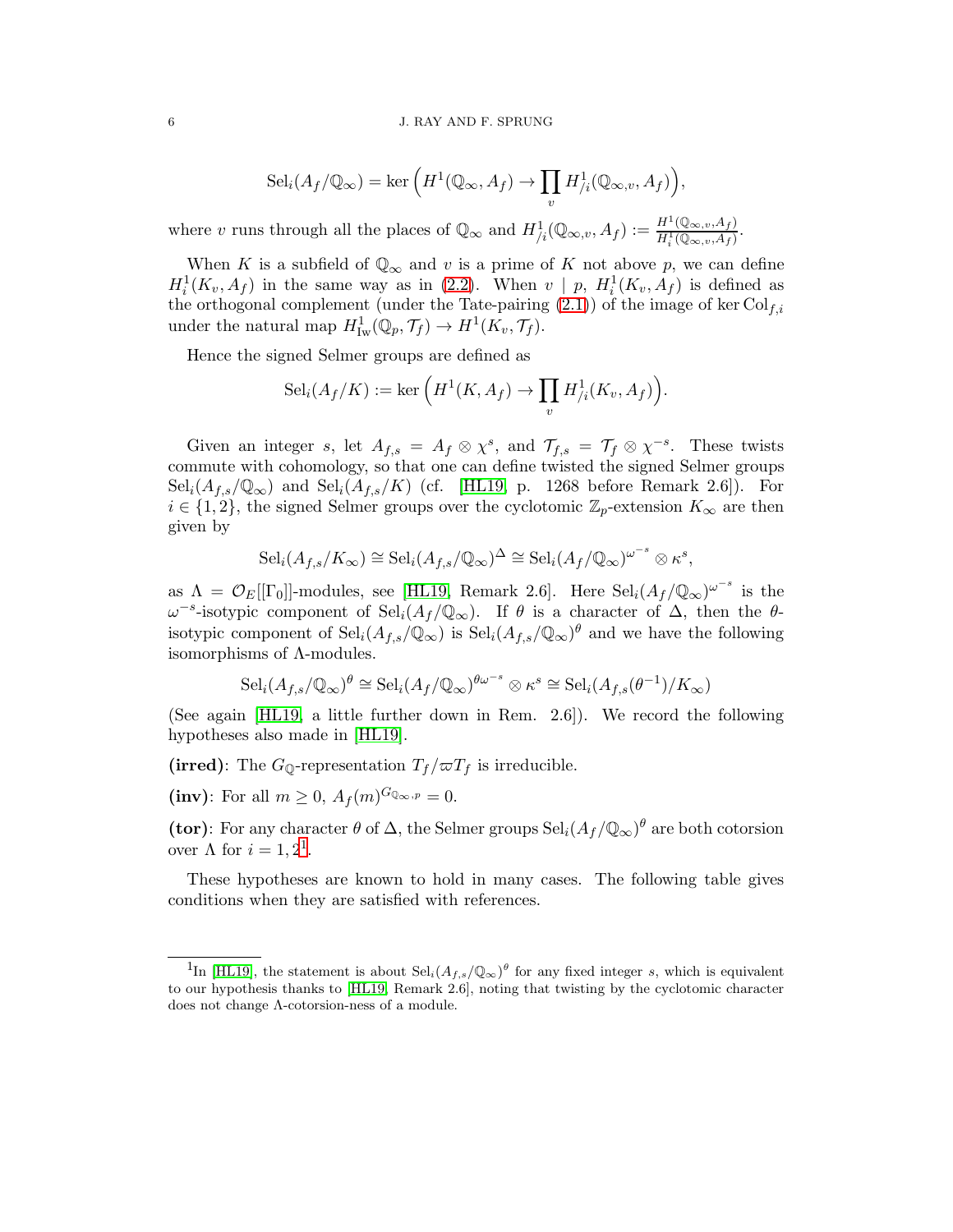| <b>Hypothesis</b>  | Sufficient conditions                                                                                                                  | References                                       |
|--------------------|----------------------------------------------------------------------------------------------------------------------------------------|--------------------------------------------------|
| $(\mathrm{irred})$ | (holds for almost all primes:)<br>$p > k$ and<br>$a_q(f) \not\equiv 1 + q^{k-1} \pmod{\varpi}$<br>for some prime $q \equiv 1 \pmod{N}$ | [DFG04, Proof of Lem. 2.4], cf. [HL19, Lem. 7.1] |
| $(\mathbf{inv})$   | $k \leq p$                                                                                                                             | [Lei11, Lem. $4.4$ ]                             |
| $({\bf tor})$      | $a_n = 0$ or $k \geq 3$                                                                                                                | [HL19, Start of Sec. 7, p. 1289]                 |
| l'able 1           |                                                                                                                                        |                                                  |

7

The references when the hypothesis (tor) is know to hold are [\[Kob03,](#page-12-1) Thm. 7.3], [\[Lei11,](#page-12-5) Prop. 6.4], [\[LLZ10,](#page-12-6) Thm. 6.5], [\[Spr12,](#page-13-0) Thm. 7.14].

<span id="page-6-0"></span>2.3. The Bloch-Kato Selmer groups. Let V be a  $\mathbb{Q}_p$ -vector space defined with a  $G_{\mathbb{Q}}$ -action and T be a  $\mathbb{Z}_p$ -stable lattice of V. Let us suppose that  $\ell \neq p$ . Recall that for  $* \in \{V, V/T\}$  the unramified local cohomology group is defined as

$$
H^1_{\text{ur}}(\mathbb{Q}_{\ell},*) := \text{ker}\left(H^1(\mathbb{Q}_{\ell},*) \to H^1(I_{\ell},*)\right),\,
$$

where  $I_{\ell}$  is the inertia subgroup at  $\ell$ .

Then the Bloch-Kato local conditions are defined as

$$
H_f^1(\mathbb{Q}_\ell, V) = \begin{cases} H^1_{\text{ur}}(\mathbb{Q}_\ell, V) & \ell \neq p, \\ \ker \left( H^1(\mathbb{Q}_\ell, V) \to H^1(\mathbb{Q}_\ell, V \otimes \mathbb{B}_{\text{cris}}) \right) & \ell = p, \end{cases}
$$

where  $\mathbb{B}_{\text{cris}}$  is the Fontaine's crystalline period ring. We also define  $H^1_f(\mathbb{Q}_\ell,T)$  (resp.  $H^1_f(\mathbb{Q}_\ell, V/T)$  as the preimage (resp. image) of  $H^1_f(\mathbb{Q}_\ell, V)$  under the natural inclusion map (resp. projection map). In the  $\ell \neq p$  case, we have the following diagram (see e.g [\[LV19,](#page-12-15) Section 3.1])

$$
(2.3)
$$
\n
$$
\begin{array}{ccc}\n0 & \longrightarrow H^1_{\text{ur}}(\mathbb{Q}_{\ell}, V/T) \longrightarrow H^1(\mathbb{Q}_{\ell}, V/T) \longrightarrow H^1(I_{\ell}, V/T) \\
\uparrow & & \uparrow & \uparrow \\
0 & \longrightarrow H^1_{\text{ur}}(\mathbb{Q}_{\ell}, V) \longrightarrow H^1(\mathbb{Q}_{\ell}, V) \longrightarrow H^1(I_{\ell}, V),\n\end{array}
$$

which shows that  $H^1_f(\mathbb{Q}_\ell, V/T) \subset H^1_{\text{ur}}(\mathbb{Q}_\ell, V/T)$ . The index

$$
c_{\ell}(V/T) := [H^1_{\text{ur}}(\mathbb{Q}_{\ell}, V/T) : H^1_f(\mathbb{Q}_{\ell}, V/T)]
$$

is finite (see [\[Rub14,](#page-13-3) Lemma 1.3.5] or [\[LV21,](#page-12-4) Lemma 3.1]) and is defined as the p-part of the Tamagawa number of  $V/T$  at  $\ell$ .

Let  $\Sigma$  be a finite set of places of Q containing the prime p, all the places that divide the level N, and the archimedean prime. Let  $\mathbb{Q}_{\Sigma}$  be the maximal extension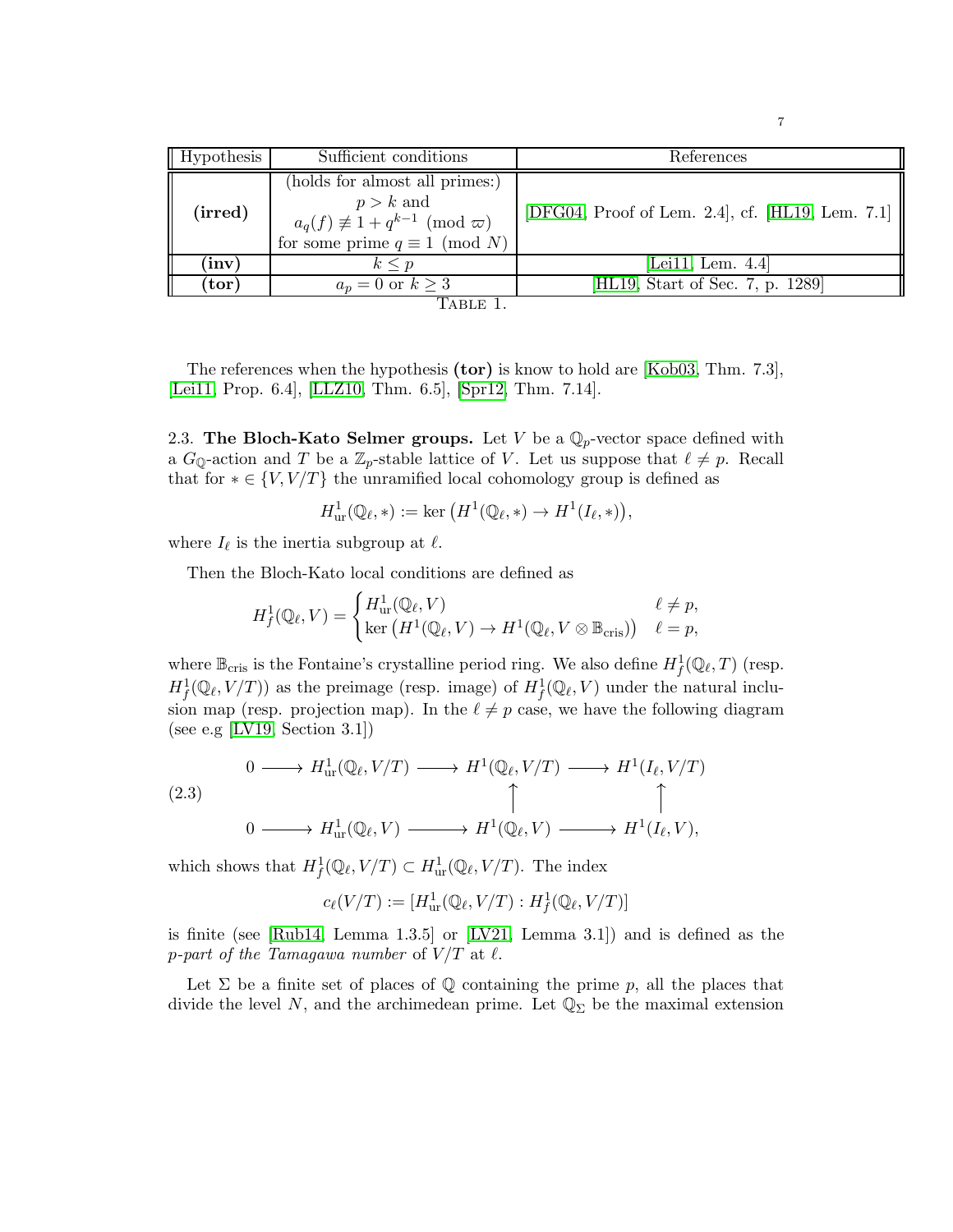of Q unramified outside Σ. The Bloch-Kato Selmer group is defined as

$$
\mathrm{Sel}_{\mathrm{BK}}(A_{f,s}/\mathbb{Q}) := \ker \left( H^1(\mathbb{Q}_{\Sigma}/\mathbb{Q}, A_{f,s}) \to \prod_{\ell \in \Sigma} H^1_{/f}(\mathbb{Q}_{\ell}, A_{f,s}) \right),
$$

where

$$
H^1_{/f}(\mathbb{Q}_{\ell}, A_{f,s}) := \frac{H^1(\mathbb{Q}_{\ell}, A_{f,s})}{H^1_{f}(\mathbb{Q}_{\ell}, A_{f,s})}.
$$

To conclude this section, we recall an important result of Greenberg.

<span id="page-7-1"></span>Lemma 2.1 (Greenberg's Lemma). *Let* M *be a cofinitely generated, cotorsion module over the Iwasawa algebra* O[[T]]*, where* O *is the ring of integers of any finite degree extension of*  $\mathbb{Q}_p$ . Let  $f(T)$  be a generator of the characteristic ideal of the *Pontryagin dual of* M. Assume that  $M^{\Gamma}$  *is finite. Then*  $M_{\Gamma}$  *is finite,*  $f(0) \neq 0$ *, and* 

$$
f(0) \sim |M^{\Gamma}|/|M_{\Gamma}| = \chi(M)
$$

The quantity on the right is the *Euler characteristic* of M, which will be made precise in the main section.

<span id="page-7-0"></span>*Proof.* When  $\mathcal{O} = \mathbb{Z}_p$ , this is [\[Gre89,](#page-12-16) Lemma 4.2]. To make [\[Gre99,](#page-12-0) Proof of Lemma 4.2 work for general  $\mathcal{O}$ , notice that all you have to do is replace the first appearance of ' $\mathbb{Z}_p$ ' by ' $\mathcal{O}$ .'

### 3. Main result

Let s be any integer and  $\theta$  be a character of  $\Delta$ . The Pontryagin dual of  $A_f(\kappa^s\theta^{-1})$ is  $\mathcal{T}_f(\kappa^{-s}\theta) = \mathcal{T}_{f,s}(\theta\omega^s)$ . Let  $\mathcal{A}_{f,s} := \mathcal{T}_{f,s} \otimes E/\mathcal{O}_E = A_{f,k-s-2}$ . We will write

$$
A(s) := \mathcal{A}_{f,s}(\theta \omega^s).
$$

Note that we slightly differ from the notation of [\[HL19,](#page-12-8) Proof of Prop. 3.3, line -1 in page 1274] where it is denoted as  $A$ , since they fix  $s$ .

We define the  $\Gamma_0$ -Euler characteristic of  $\text{Sel}_i(A(s)/K_{\infty})$  as

$$
\chi(\Gamma_0, \operatorname{Sel}_i(A(s)/K_\infty)) = \frac{\#H^0(\Gamma_0, \operatorname{Sel}_i(A(s)/K_\infty))}{\#H^1(\Gamma_0, \operatorname{Sel}_i(A(s)/K_\infty))},
$$

whenever the quantitities are finite.

When  $\text{Sel}_i(A(s)/K_\infty)$  is  $\Lambda$ -cotorsion, let  $f_{i,s} \in \Lambda$  be a characteristic power series that generates its Pontryagin dual.

*Remark* 3.1. The torsion assumption (tor) guarantees that  $\text{Sel}_i(A(s)/K_{\infty})$  is  $\Lambda$ cotorsion for all s. This follows from [\[HL19,](#page-12-8) Remark 2.6], and noting that twisting a finitely generated Λ-cotorsion module by the cyclotomic character results in a finitely generated Λ-cotorsion module.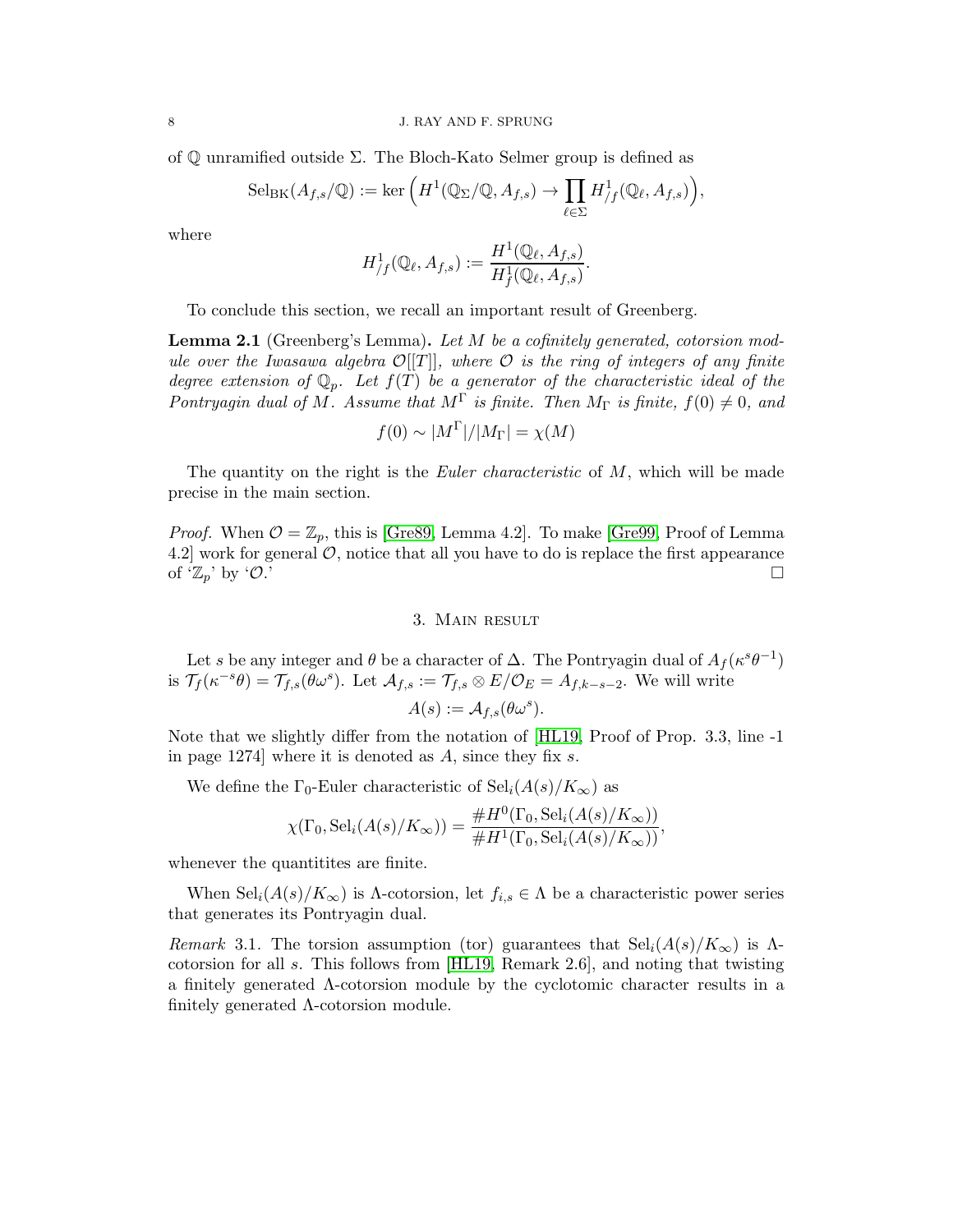<span id="page-8-0"></span>**Theorem 3.2.** *Assume (tor), (inv), and (irred). Choose*  $i \in \{1, 2\}$ *. Then for all but finitely many* s,  $\chi(\Gamma_0, \text{Sel}_i(A(s)/K_\infty))$  *is well-defined. Moreover*,  $\text{Sel}_i(A(s)/\mathbb{Q})$ *is finite,*  $f_{i,s}(0) \neq 0$ *, and* 

<span id="page-8-4"></span>
$$
(3.1) \# \left( \frac{\mathcal{O}_E}{f_{i,s}(0)\mathcal{O}_E} \right) = \chi(\Gamma_0, \mathrm{Sel}_i(A(s)/K_\infty)) = \# \mathrm{Sel}_i(A(s)/\mathbb{Q}) \cdot \prod_{\ell \in \Sigma, \ell \nmid p} c_\ell(A(s)).
$$

*Further, suppose that*  $s \in \{0, ..., k-2\}$ *. If*  $i = 1$ *, assume also that*  $a_p(f) \neq$  $\varepsilon(p)p^{s} + p^{k-s-2}$ . Then  $\text{Sel}_{i}(A(s)/\mathbb{Q})$  and  $\text{Sel}_{\text{BK}}(A(s)/\mathbb{Q})$  are finite,  $f_{i,s}(0) \neq 0$ , and

<span id="page-8-5"></span>
$$
(3.2) \# \left( \frac{\mathcal{O}_E}{f_{i,s}(0)\mathcal{O}_E} \right) = \chi(\Gamma_0, \mathrm{Sel}_i(A(s)/K_\infty)) = \# \mathrm{Sel}_{BK}(A(s)/\mathbb{Q}) \cdot \prod_{\ell \in \Sigma, \ell \nmid p} c_\ell(A(s)).
$$

 $Here \ c_{\ell}(A(s)) := [H^1_{ur}(\mathbb{Q}_{\ell}, A(s)) : H^1_f(\mathbb{Q}_{\ell}, A(s))]$  *is the p-part of the Tamagawa number of*  $A(s)$  *at*  $\ell$ *.* 

We record a proposition and two lemmas before proving the theorem.

<span id="page-8-2"></span>Proposition 3.3 (Hatley-Lei). *Under the hypotheses* (tor)*,* (inv)*, and* (irred)*, we have for each*  $i = 1$  *or* 2 *that for all but finitely many integers s*:

- *(1)*  $\left(\text{Sel}_{i}(A(s)/K_{\infty})\right)^{\Gamma_{0}}$  *is finite,*
- *(2) The kernel and cokernel of the restriction map*

$$
\mathrm{Sel}_i(A(s)/\mathbb{Q}) \to \left(\mathrm{Sel}_i(A(s)/K_\infty)\right)^{\Gamma_0}
$$

*are both finite.*

<span id="page-8-1"></span>**Lemma 3.4.** Let  $\ell \in \Sigma$  and v be any one of the finitely many places of  $K_{\infty}$  over  $\ell$ .

- *(1) In the commutative diagram below,* h *is an isomorphism and* ρ *is surjective.*
- (2) In the case  $\ell \neq p, \# \ker g_{/i,\ell} = c_{\ell}(A(s)).$

<span id="page-8-3"></span>
$$
(3.3)
$$
\n
$$
0 \longrightarrow \text{Sel}_{i}(A(s)/\mathbb{Q}) \longrightarrow H^{1}(\mathbb{Q}_{\Sigma}/\mathbb{Q}, A(s)) \longrightarrow \prod_{\ell \in \Sigma} H^{1}_{/i}(\mathbb{Q}_{\ell}, A(s))
$$
\n
$$
\downarrow a \qquad \qquad \downarrow b \qquad \qquad \downarrow g=\prod g_{/i,\ell}
$$
\n
$$
0 \longrightarrow \text{Sel}_{i}(A(s)/K_{\infty})^{\Gamma_{0}} \longrightarrow H^{1}(\mathbb{Q}_{\Sigma}/K_{\infty}, A(s))^{\Gamma_{0}} \longrightarrow \prod_{v|\ell, \ell \in \Sigma} H^{1}_{/i}(K_{\infty,v}, A(s))^{\Gamma_{0}}
$$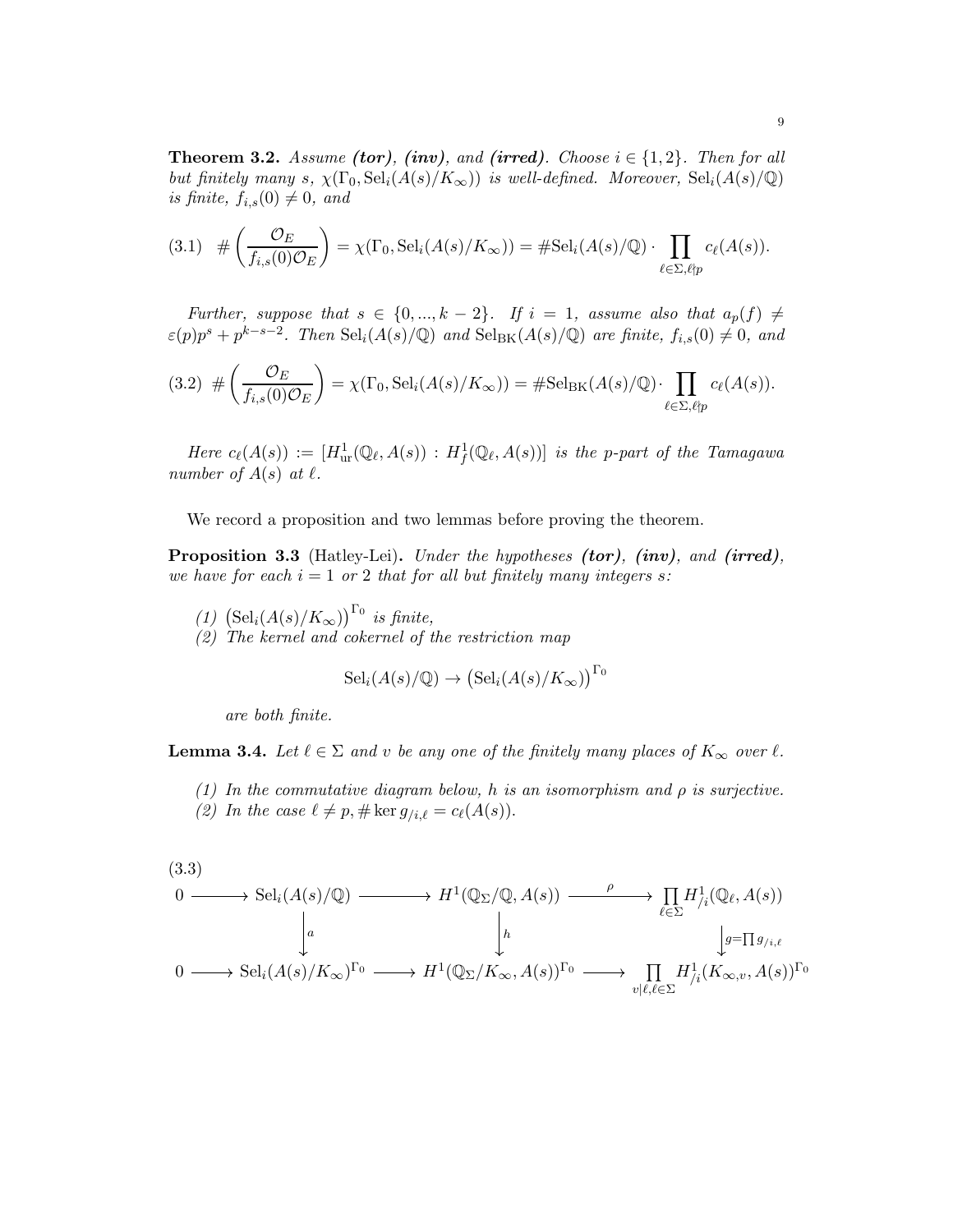<span id="page-9-0"></span>Lemma 3.5 (Mini-Control Lemma). *The vertical maps in the commutative diagram below are isomorphisms:*

$$
(3.4)
$$
\n
$$
0 \longrightarrow H_i^1(\mathbb{Q}_p, A(s)) \longrightarrow H^1(\mathbb{Q}_p, A(s)) \longrightarrow H^1(\mathbb{Q}_p, A(s)) \longrightarrow H_{/i}^1(\mathbb{Q}_p, A(s))
$$
\n
$$
\downarrow g_{i,p} \qquad \qquad \downarrow g_p \qquad \qquad \downarrow g_{/i,p}
$$
\n
$$
0 \longrightarrow H_i^1(K_{\infty,p}, A(s))^{\Gamma_0} \longrightarrow H^1(K_{\infty,p}, A(s))^{\Gamma_0} \longrightarrow H_{/i}^1(K_{\infty,p}, A(s))^{\Gamma_0}
$$

*Proof of Theorem [3.2.](#page-8-0)* The assumption (tor) gives us that the Euler characteristic  $\chi(\Gamma_0, \text{Sel}_i(A(s)/K_\infty))$  is well-defined: Indeed, proposition [3.3\(](#page-8-2)1) shows that  $\text{Sel}_{i}(A(s)/K_{\infty})^{\Gamma_{0}}$  is finite. Hence by lemma [2.1,](#page-7-1) we know that  $\text{Sel}_{i}(A(s)/K_{\infty})_{\Gamma_{0}}$  is finite. Since  $\Gamma_0 \cong \mathbb{Z}_p$ , we can identify  $H^1(\Gamma_0, \text{Sel}_i(A(s)/K_\infty))$  with  $\text{Sel}_i(A(s)/K_\infty)_{\Gamma_0}$ and so the Euler characteristic equals

$$
\chi(\Gamma_0, \mathrm{Sel}_i(A(s)/K_\infty)) = \frac{\# \mathrm{Sel}_i(A(s)/K_\infty)^{\Gamma_0}}{\# \mathrm{Sel}_i(A(s)/K_\infty)_{\Gamma_0}}.
$$

For the main part of the proof, choose s so that  $\text{Sel}_{i}(A(s)/K_{\infty})^{\Gamma_{0}}$  is finite. This only excludes finitely many s by proposition [3.3.](#page-8-2) Applying the snake lemma to diagram  $(3.3)$ , we obtain from lemma  $3.4(1)$  that coker a is finite, ker a is trivial, and  $\text{Sel}_{i}(A(s)/\mathbb{Q})$  is finite. From lemma [3.4\(](#page-8-1)2) and lemma [3.5,](#page-9-0) we then have

$$
\# \mathrm{Sel}_i(A(s)/K_\infty)^{\Gamma_0} = \# \mathrm{Sel}_i(A(s)/\mathbb{Q}) \cdot \prod_{\ell \in \Sigma, \ell \nmid p} c_\ell(A(s)).
$$

But the left-hand side is the Euler characteristic, since from [\[HL19,](#page-12-8) Proof of Theorem 3.1, very end of Section 3,  $\text{Sel}_i(A(s)/K_\infty)_{\Gamma_0} = 0$ , i.e. we really have

(3.5) 
$$
\chi(\Gamma_0, \mathrm{Sel}_i(A(s)/K_\infty)) = \# \mathrm{Sel}_i(A(s)/\mathbb{Q}) \cdot \prod_{\ell \in \Sigma, \ell \nmid p} c_\ell(A(s)),
$$

which is the second equality in equation  $(3.1)$  of the theorem.

Greenberg's Lemma [2.1](#page-7-1) for  $M = \text{Sel}_{i}(A(s)/K_{\infty})$  implies  $f_{i,s}(0) \neq 0$  and

$$
\#\left(\frac{\mathcal{O}_E}{f_{i,s}(0)\mathcal{O}_E}\right) = \chi(\Gamma_0, \mathrm{Sel}_i(A(s)/K_\infty)),
$$

giving us the first equality. (Note that this is the supersingular analogue of  $[V<sub>21</sub>]$ , Prop. 4.3]).

To obtain the equalities in equation [\(3.2\)](#page-8-5), recall from [\[HL19,](#page-12-8) Prop. 2.14 and Rem. 2.15] that for  $i = 2$  and  $s \in \{0, ..., k - 2\},\$ 

$$
\mathrm{Sel}_2(A(s)/\mathbb{Q}) = \mathrm{Sel}_{\mathrm{BK}}(A(s)/\mathbb{Q}),
$$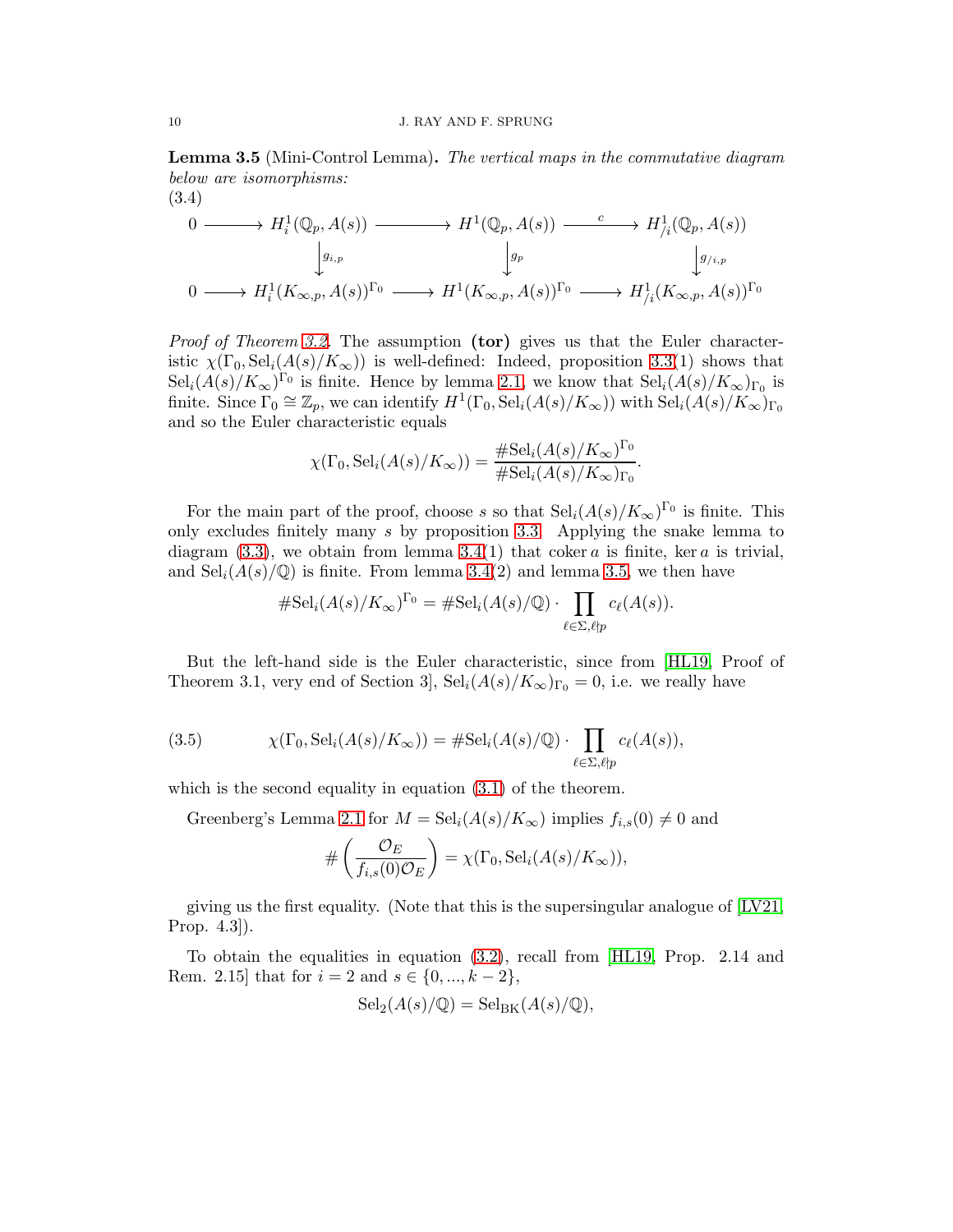and that if  $i = 1$  and if we further assume that  $a_p(f) \neq \varepsilon(p)p^s + p^{k-s-2}$ , then  $\operatorname{Sel}_{1}(A(s)/\mathbb{Q}) \cong \operatorname{Sel}_{BK}(A(s)/\mathbb{Q}).$ 

*Remark* 3.6. In the last part of the proof of Theorem [3.2,](#page-8-0) we needed to restrict s in the range  $\{0, ..., k-2\}$  because this is needed in the proof of [\[HL19,](#page-12-8) Prop. 2.12]. In their proof they first use a result from [\[LZ14\]](#page-12-17) where they need s to be nonnegative. Later in their proof they use a result from [\[LLZ17\]](#page-12-18) where they need s to be in the range  $\{0, ..., k-2\}$  so that the twisted representation has appropriate Hodge-Tate weights<sup>[2](#page-10-0)</sup>.

### 3.1. Proofs of Proposition [3.3](#page-8-2) , lemma [3.4,](#page-8-1) and lemma [3.5.](#page-9-0)

*Proof of Proposition [3.3.](#page-8-2)* In [\[HL19,](#page-12-8) Prop. 3.3], the authors prove the statements in the proposition hold for some integer s. But a closer look at their proof reveals that the same is true for all but finitely many s.

Here is a guide to their notation: In the proof of [\[HL19,](#page-12-8) Prop. 3.3], the authors set  $\eta = \theta^{-1}\omega^{2-k}$  (independent of s), and write  $\text{Sel}_{i}(A(s)/K_{\infty})$  as  $\text{Sel}_{i}(A_{f}/\mathbb{Q}_{\infty})^{\eta}$  $\kappa^{k-s-2}$ , working with the following isomorphism of  $\Lambda$ -modules.

$$
Seli(A(s)/K_{\infty}) = Seli(Af,s(\theta \omega^{s})/K_{\infty}) \cong Seli(Af(\theta \omega^{k-2})/K_{\infty}) \otimes \kappa^{k-s-2}.
$$

*Proof of Lemma [3.4.](#page-8-1)* ker(h) and coker(h) can be regarded as inside the inflationrestriction exact sequence, and are zero because of hypothesis (inv). (Cf. also [\[HM99,](#page-12-19) Lemma 3.3].)

The surjectivity of  $\rho$  follows from [\[HL19,](#page-12-8) Prop. 3.3] and its proof.

The Greenberg local condition at v (see [\[LV21,](#page-12-4) Sec. 3.4.2]) coincides with the Bloch–Kato local condition defined in section [2.3.](#page-6-0) Hence, by [\[LV21,](#page-12-4) Lemma 5.3], we obtain

$$
\#\ker g_{/i,\ell}=c_{\ell}(A(s)),
$$

which is indeed finite by [\[LV21,](#page-12-4) Lemma 3.1]. (It is also interesting to note that if  $v \notin \Sigma$  the Tamagawa factors are trivial (see [\[LV21,](#page-12-4) Lemma 3.3])).

*Proof of Lemma [3.5.](#page-9-0)* The kernel of the map  $g_p$  is  $H^1(K_{\infty,p}/\mathbb{Q}_p, A(s)^{G_{K_{\infty,p}}})$  and its cokernel maps into  $H^2(K_{\infty,p}/\mathbb{Q}_p, A(s)^{G_{K_{\infty,p}}})$  which are both trivial because of our hypothesis (inv). Hence the map  $g_p$  is an isomorphism.

 $\Box$ 

<span id="page-10-0"></span><sup>2</sup>We thank Jeffrey Hatley for pointing this out to us.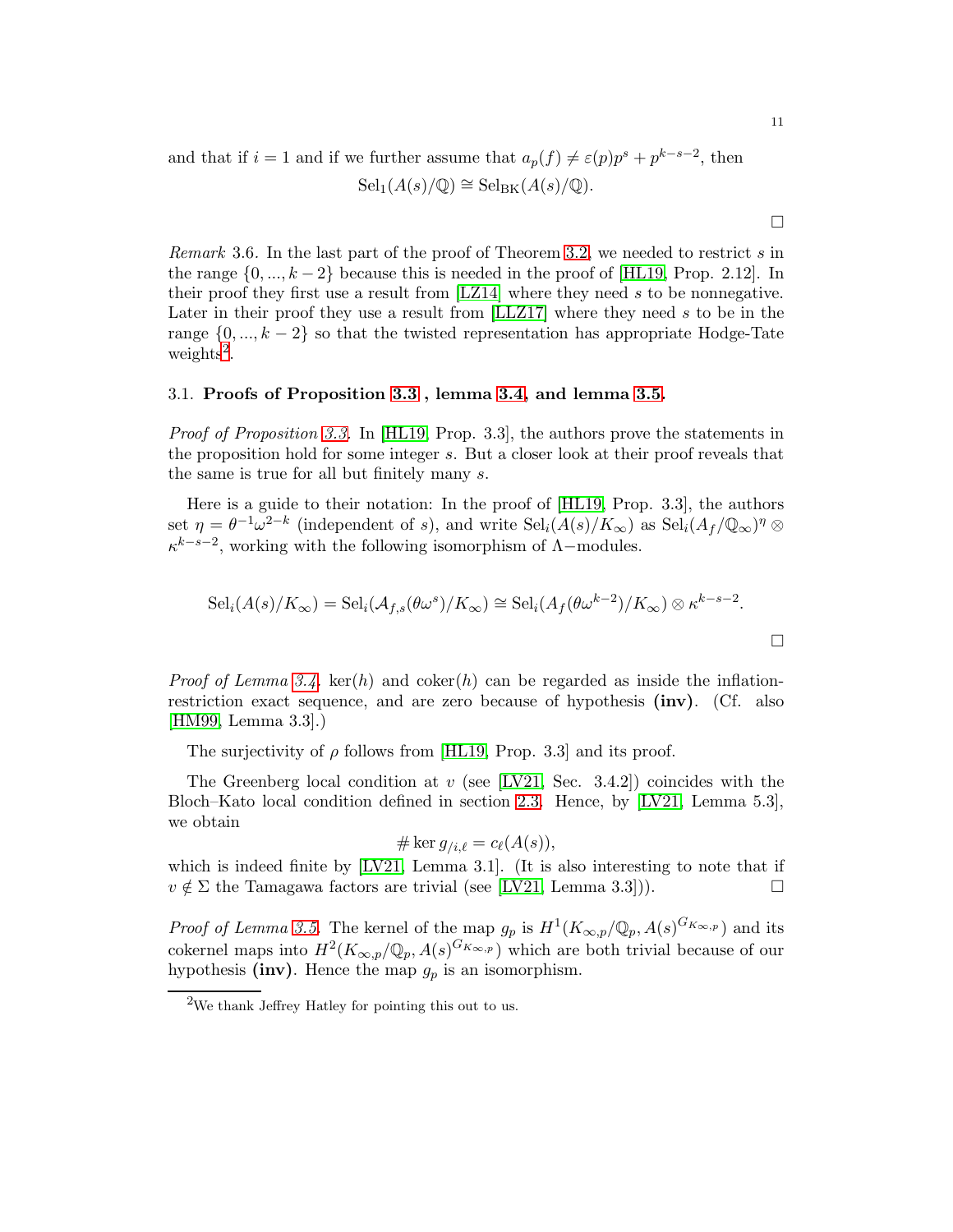Next, we analyze the kernel and the cokernel of the map  $g_{/i,p}$ .

We have the following isomorphism by duality

$$
H_i^1(K_{\infty,p}, A(s)) = (\operatorname{Im}(Col_{f,i})^{\theta} \otimes \kappa^{-s})^{\vee}.
$$

Since  $\text{Im}(\text{Col}_{f,i})^{\theta} \subset \Lambda$ , it implies that

<span id="page-11-0"></span>
$$
\left(\operatorname{Im}(\operatorname{Col}_{f,i})^{\theta}\otimes\kappa^{-s}\right)^{\Gamma_0}=0.
$$

Hence we have

(3.6) 
$$
H_i^1(K_{\infty,p}, A(s))_{\Gamma_0} = 0.
$$

Consider the short exact sequence

$$
0 \to H_i^1(K_{\infty,p}, A(s)) \to H^1(K_{\infty,p}, A(s)) \to H_{/i}^1(K_{\infty,p}, A(s)) \to 0.
$$

Combining [\(3.6\)](#page-11-0) with the isomorphism

$$
H_i^1(K_{\infty,p}, A(s))_{\Gamma_0} \cong H^1(\Gamma_0, H_i^1(K_{\infty,p}, A(s))),
$$

(see e.g. [\[NSW00,](#page-12-20) Prop.  $1.7.7$ ]), we obtain

$$
H^1_{/i}(K_{\infty,p}, A(s))^{\Gamma_0} \cong \frac{H^1(K_{\infty,p}, A(s))^{\Gamma_0}}{H^1_i(K_{\infty,p}, A(s))^{\Gamma_0}},
$$

as in p. 1276 of [\[HL19\]](#page-12-8).

But it follows from [\[HL19,](#page-12-8) p. 1276, line 10] that

$$
\frac{H^1(K_{\infty,p}, A(s))^{\Gamma_0}}{H^1_i(K_{\infty,p}, A(s))^{\Gamma_0}} \cong H^1_{/i}(\mathbb{Q}_p, A(s))
$$

using the Hochschild-Serre spectral sequence and the facts that

$$
H^1(K_{\infty,p}, A(s))^{\mathrm{Gal}(K_{\infty,p}/\mathbb{Q}_p)} = H^1(\mathbb{Q}_p, A(s)),
$$
  

$$
H^1_i(K_{\infty,p}, A(s))^{\mathrm{Gal}(K_{\infty,p}/\mathbb{Q}_p)} = H^1_i(\mathbb{Q}_p, A(s)),
$$

cf. [\[HL19,](#page-12-8) Remark 2.5]. Finally, we obtain from this that

$$
H^1_{/i}(K_{\infty,p}, A(s))^{\Gamma_0} \cong H^1_{/i}(\mathbb{Q}_p, A(s)),
$$

which shows that the map  $g_{i,p}$  is also an isomorphism.

The map  $c$  is surjective by definition, and hence by the snake lemma we obtain that the map  $g_{i,p}$  is also an isomorphism. (This generalizes an analogous property that has been proved by Ahmed and Lim in the case of elliptic curves (see [\[AL20,](#page-12-3) Lemma 2.6]).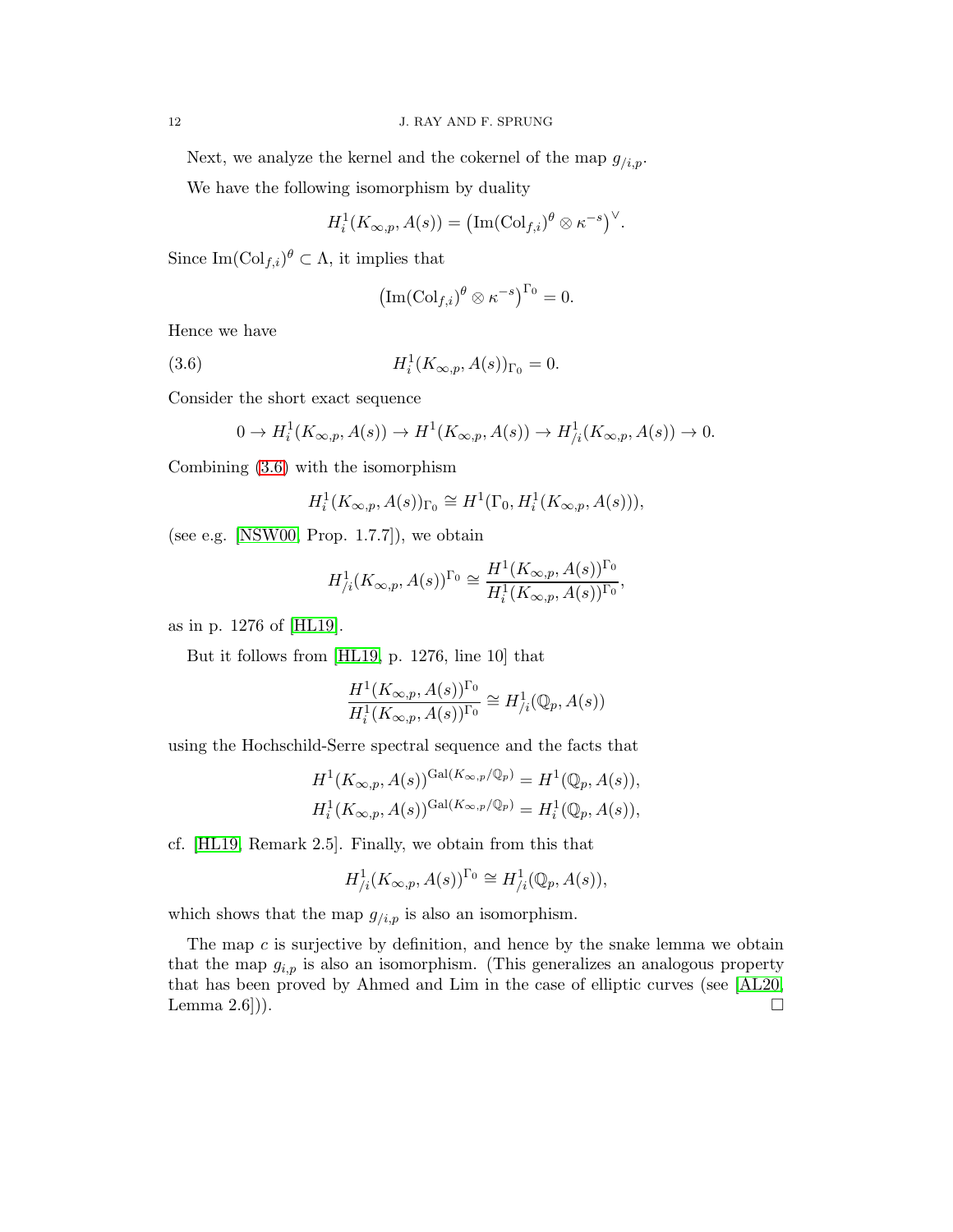#### **REFERENCES**

- <span id="page-12-3"></span>[AL20] Suman Ahmed and Meng Fai Lim. On the Euler characteristics of signed Selmer groups. Bulletin of the Australian Mathematical Society, 101(2):238–246, 2020.
- <span id="page-12-9"></span>[CS99] John Coates and Ramdorai Sujatha. Euler-Poincaré characteristics of abelian varieties. Comptes Rendus de l'Académie des Sciences-Series I-Mathematics, 329(4):309–313, 1999.
- <span id="page-12-10"></span>[CS06] J. Coates and R. Sujatha. Cyclotomic fields and zeta values. Springer Monographs in Mathematics. Springer-Verlag, Berlin, 2006.
- <span id="page-12-11"></span>[CS10] John Coates and Ramdorai Sujatha. Galois cohomology of elliptic curves. Published by Narosa Publishing House, New Delhi; for the Tata Institute of Fundamental Research, Mumbai, second edition, 2010.
- <span id="page-12-12"></span>[Del71] Pierre Deligne. Formes modulaires et representations  $\ell$ -adiques. In Séminaire Bourbaki vol. 1968/69 Exposés 347-363, pages 139-172. Springer, 1971.
- <span id="page-12-14"></span>[DFG04] Fred Diamond, Matthias Flach, and Li Guo. The Tamagawa number conjecture of adjoint motives of modular forms. Ann. Sci. École Norm. Sup.  $(4)$ , 37 $(5)$ :663–727, 2004.
- <span id="page-12-16"></span>[Gre89] Ralph Greenberg. Iwasawa theory for p-adic representations. In Algebraic number theory, volume 17 of Adv. Stud. Pure Math., pages 97–137. Academic Press, Boston, MA, 1989.
- <span id="page-12-0"></span>[Gre99] Ralph Greenberg. Iwasawa theory for elliptic curves. In Arithmetic theory of elliptic curves (Cetraro, 1997), volume 1716 of Lecture Notes in Math., pages 51–144. Springer, Berlin, 1999.
- <span id="page-12-8"></span>[HL19] Jeffrey Hatley and Antonio Lei. Arithmetic properties of signed Selmer groups at nonordinary primes. Annales de l'Institut Fourier, 69(3):1259–1294, 2019.
- <span id="page-12-19"></span>[HM99] Yoshitaka Hachimori and Kazuo Matsuno. An analogue of Kida's formula for the Selmer groups of elliptic curves. J. Algebraic Geom., 8(3):581–601, 1999.
- <span id="page-12-13"></span>[Kat04] Kazuya Kato. p-adic Hodge theory and values of zeta functions of modular forms. Astérisque,  $(295):ix$ , 117–290, 2004. Cohomologies p-adiques et applications arithmétiques. III.
- <span id="page-12-2"></span>[Kim13] Byoung Du Kim. The plus/minus Selmer groups for supersingular primes. Journal of the Australian Mathematical Society, 95(2):189–200, 2013.
- <span id="page-12-1"></span>[Kob03] Shin-ichi Kobayashi. Iwasawa theory for elliptic curves at supersingular primes. Invent. Math., 152(1):1–36, 2003.
- <span id="page-12-5"></span>[Lei11] Antonio Lei. Iwasawa theory for modular forms at supersingular primes. Compos. Math., 147(3):803–838, 2011.
- <span id="page-12-6"></span>[LLZ10] Antonio Lei, David Loeffler, and Sarah Livia Zerbes. Wach modules and Iwasawa theory for modular forms. Asian J. Math., 14(4):475–528, 2010.
- <span id="page-12-7"></span>[LLZ11] Antonio Lei, David Loeffler, and Sarah Livia Zerbes. Coleman maps and the p-adic regulator. Algebra Number Theory, 5(8):1095–1131, 2011.
- <span id="page-12-18"></span>[LLZ17] Antonio Lei, David Loeffler, and Sarah Livia Zerbes. On the asymptotic growth of Bloch-Kato-Shafarevich-Tate groups of modular forms over cyclotomic extensions. Canadian Journal of Mathematics, 69(4):826–850, 2017.
- <span id="page-12-15"></span>[LV19] Matteo Longo and Stefano Vigni. Plus/minus Heegner points and Iwasawa theory of elliptic curves at supersingular primes. Bollettino dell'Unione Matematica Italiana, 12(3):315– 347, 2019.
- <span id="page-12-4"></span>[LV21] Matteo Longo and Stefano Vigni. On Bloch-Kato Selmer groups and Iwasawa theory of p-adic Galois representations. New York Journal of Mathematics, 27:437–467, 2021.
- <span id="page-12-17"></span>[LZ14] David Loeffler and Sarah Livia Zerbes. Iwasawa theory and p-adic L-functions over  $\mathbb{Z}_p^2$ extensions. International Journal of Number Theory, 10(08):2045–2095, 2014.
- <span id="page-12-20"></span>[NSW00] Jürgen Neukirch, Alexander Schmidt, and Kay Wingberg. Cohomology of number fields, volume 323 of Grundlehren der mathematischen Wissenschaften [Fundamental Principles of Mathematical Sciences]. Springer-Verlag, Berlin, 2000.